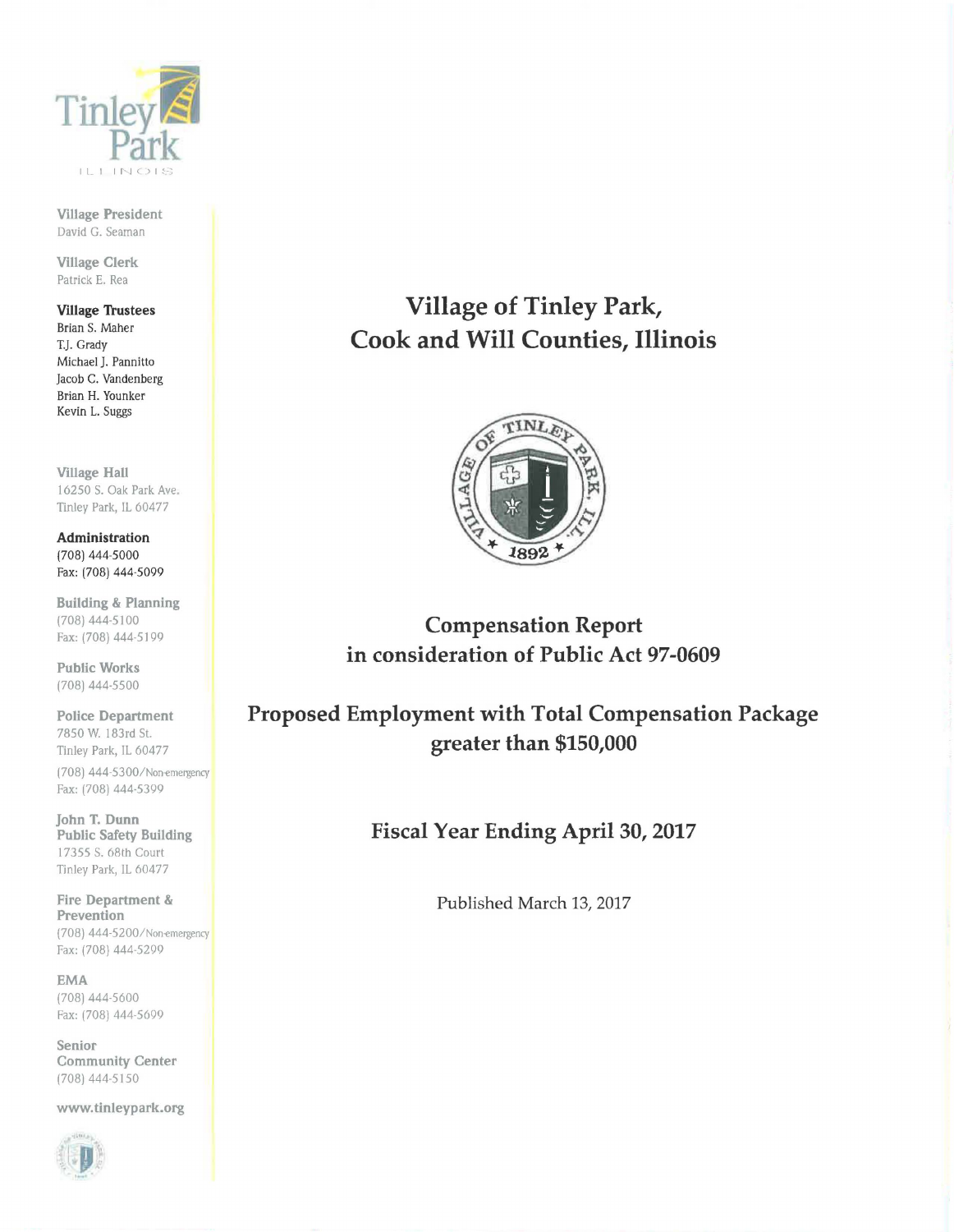

Village President David G. Seaman

Village Clerk Patrick E. Rea

#### Village Trustees

Brian S. Maher T.J. Grady Michael J. Pannitto Jacob C. Vandenberg Brian H. Younker Kevin L. Suggs

Village Hall

I 6250 S. Oak Park Ave. Tinley Park, IL 60477

Administration (708) 444-5000 Fax: (708) 444-5099

Building & Planning (708) 444 5100 Fax: (708) 444-5199

Public Works (708) 444-5500

Police Department 7850 W. I 83rd St. Tinley Park, IL 60477 (708) 444-5300/Non-emergency Fax: (708) 444-5399

john T. Dunn Public Safety Building 17355 S. 68th Court Tinley Park, IL 60477

Fire Department & Prevention (708) 444-5200/Non-emergency Fax: (708) 444 5299

EMA  $(708)$  444-5600 l'ax: (708) 444-5699

Senior Community Center (708) 444-5150

www.tinleypark.org



## **EMPLOYEE COMPENSATION**

In August 2011 Public Act 97-0609 became law. This Act amended the Illinois Open Meetings Act and the Illinois Pension Code and requires additional disclosures to be provided by Illinois public bodies.

The Act requires that all Illinois Municipal Retirement Fund (IMRF) employers must post information for each employee having a total compensation package that exceeds \$75,000 per year within 6 days of approval of a budget.

The Act also provides that any IMRF employer that approves an employee's total compensation package equal to or in excess of \$150,000 per year must post the total compensation package at least 6 days before the approval of said compensation package or a budget.

For purposes of the Act, "Total Compensation Package" means payment by the employer to the employee for salary, health insurance, a housing allowance, a vehicle allowance, a clothing allowance, bonuses, loans, vacation days granted, and sick days granted. This definition of "Total Compensation Package" includes only items that are paid directly to the employee, and not expenses incurred by the employer for the benefit of the employee. Accordingly, expenses such as health insurance premiums, and retirement system contributions paid by the Village to companies or individuals other than the employees would not be included in the computation of the Total Compensation Package. An employee's vacation time is provided in accordance with Section 6.6 of the Village of Tinley Park Personnel Manual and is included within the salary for the position and is not an additional compensation benefit. The Village does not provide employees sick days. Additionally, as noted above, under the provisions of the Act, the Village is only required to provide disclosure of employees participating in the IMRF pension system with Total Compensation greater than \$150,000.

Following the definition of Total Compensation Package as provided in the Act, the Village of Tinley Park has only one employee subject to the \$150,000 separate disclosure requirements of the Act.

However, the Village is providing the attached employee position which the Village Board is planning to fill where that "true" Total Compensation Package exceeds \$150,000, inclusive of such other costs incurred and paid by the Village that benefit the employee. The information within this report is on a projected basis for a full year effective with the date of hire.

BestBellerlauser

Brad L. Bettenhausen Village Treasurer